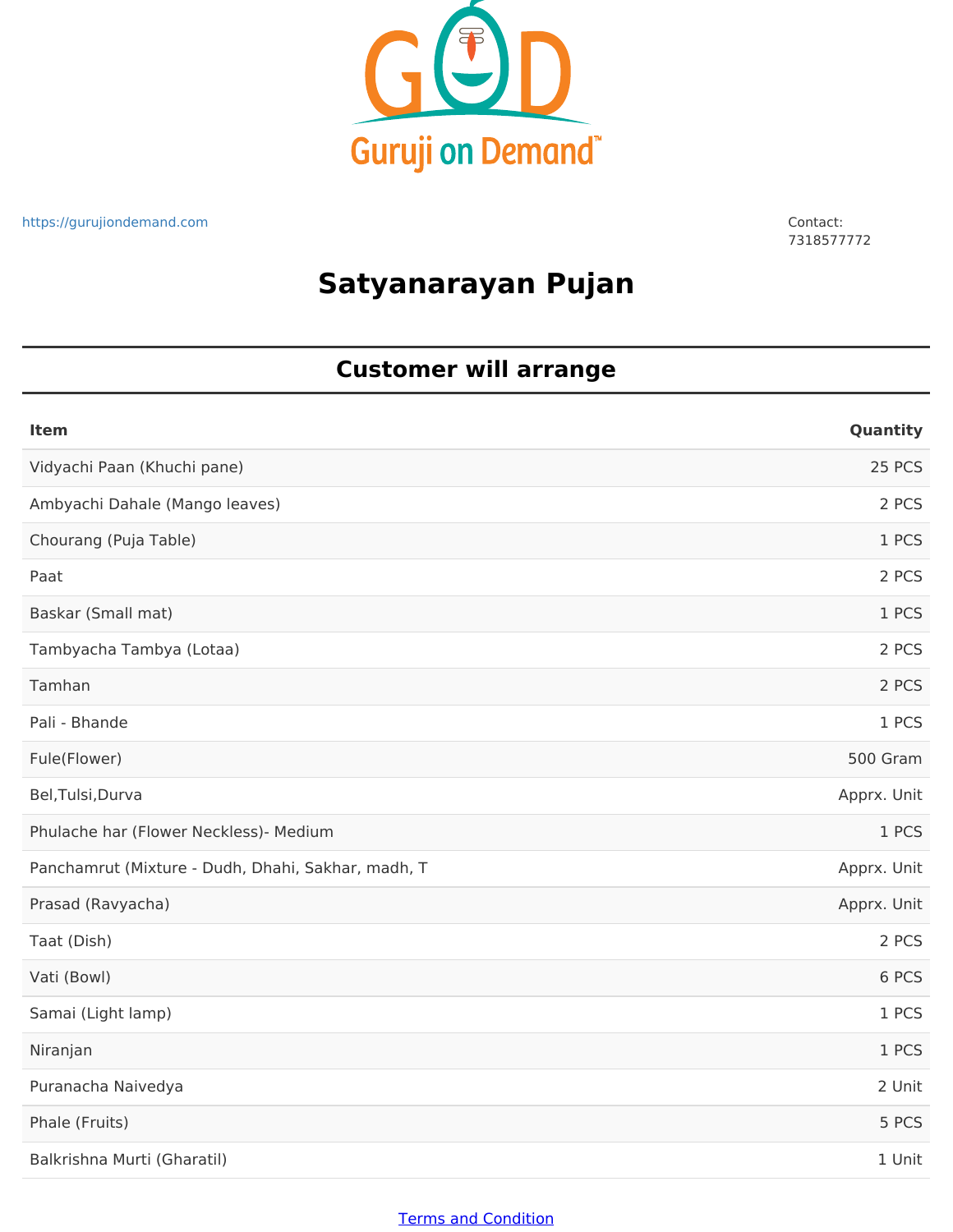

# Ghanti (Bell) 1 Unit Tel (Oil) 125 Gram Keliche Khunt (BananaPin) 4 Unit Satyanarayan Photo 1 Unit Halad (Turmeric) 25 Gram Kumkum (Kunku) 25 Gram Bukka 25 Gram Udabatti (Josssticks) 1 Unit Kapur 10 Gram Naaral (Coconut) 2 Unit Rangoli 500 Gram Gahu (Wheat) 500 Gram Tandul 500 Gram SupariMedium 18 Unit Kharik 5 Unit Badam 5 Unit Khobare (Dry Coconut) 5 Unit Halkund(Turmericstick) 5 Unit Blouse Piece 1 Unit Tel waat (Oilweack) 1 Unit Attar (Scent) 1 Unit Janve Jod 1 Unit Khadi sakhar (RockSugar) 50 Gram Gejwastra (Cotton dressing) and the state of the state of the state of the state of the state of the state of the state of the state of the state of the state of the state of the state of the state of the state of the stat **Item Quantity** https://gurujiondemand.com Contact: 7318577772

### Terms and Condition